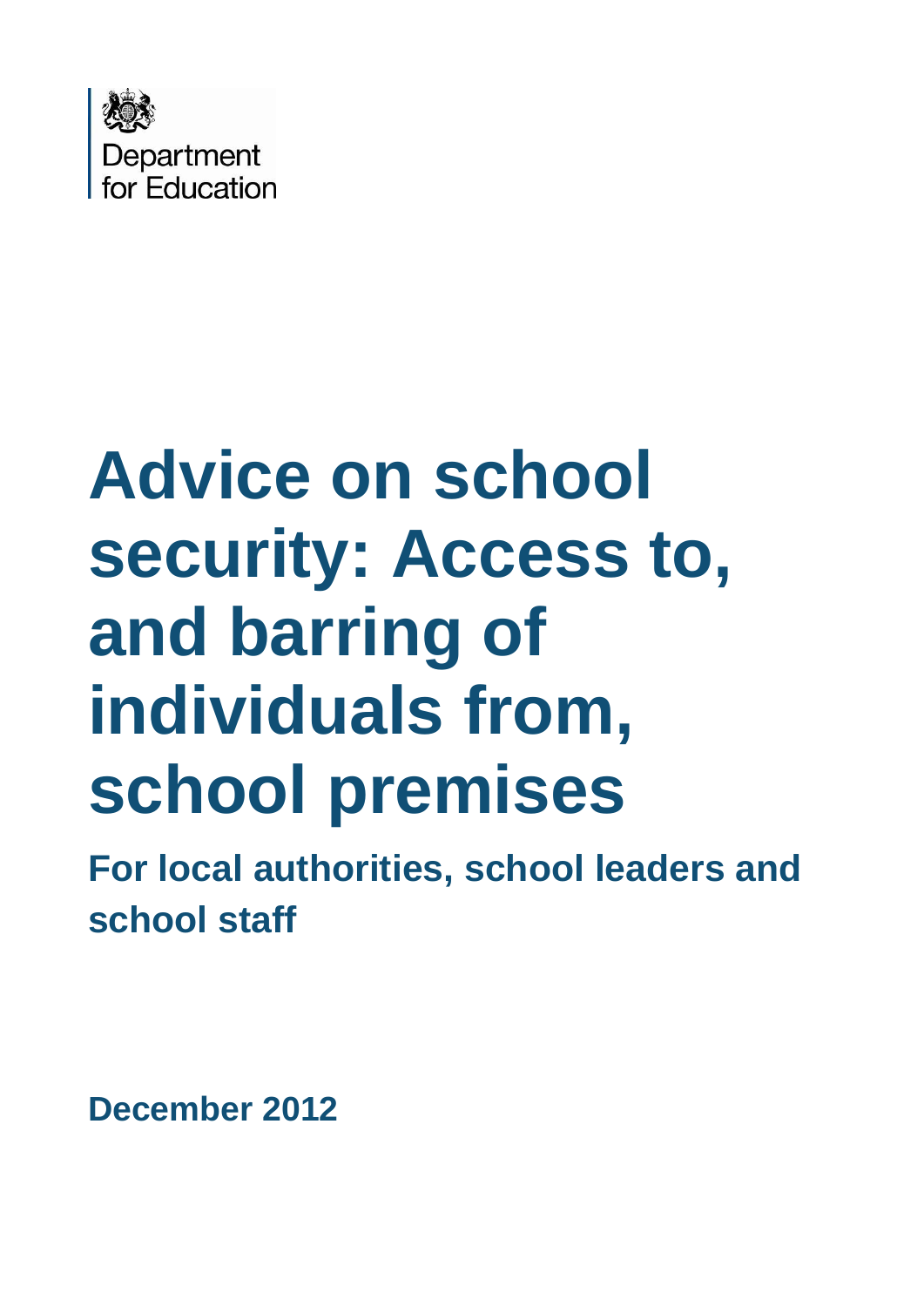# **Contents**

| About this advice                        | 3              |
|------------------------------------------|----------------|
| Expiry/review date                       | 3              |
| Who is this advice for?                  | 3              |
| Key points                               | 3              |
| Parental access to premises              | 3              |
| What the law says - Barring              | 3              |
| Removing intruders during the school day | $\overline{4}$ |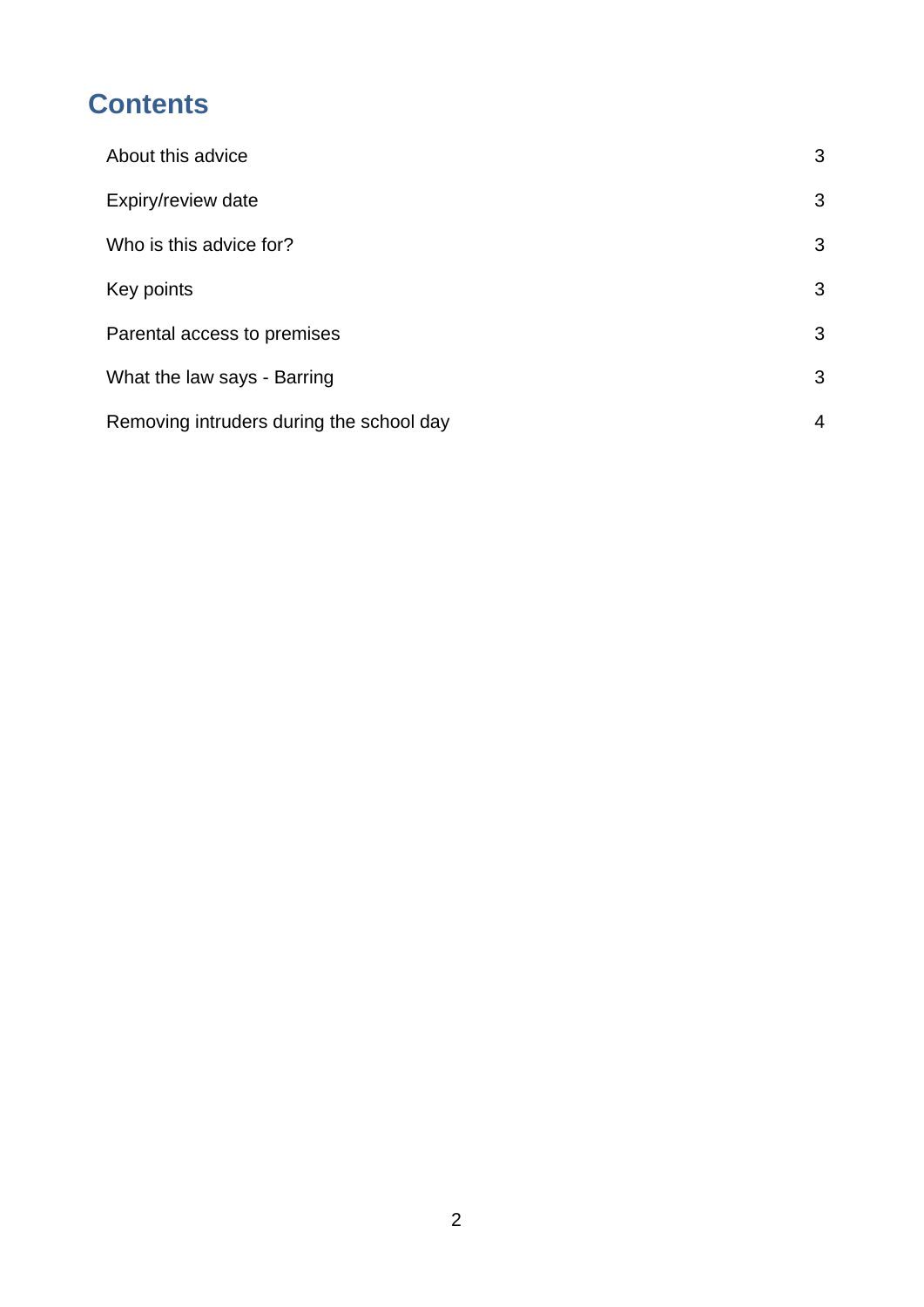# <span id="page-2-0"></span>**About this advice**

This is non-statutory advice from the Department for Education. It has been produced to help recipients understand their obligations in relation to section 547 of the Education Act 1996, which makes it a criminal offence for a person who is on school premises without lawful authority to cause or permit a nuisance or disturbance. This document summarises the current legal position. It does not constitute legal advice nor is it a ruling on the law.

School premises are private property and parents will generally have permission from the school to be on school premises. However, in cases of abuse or threats to staff, pupils or other parents, schools may ban parents from entering the school.

#### <span id="page-2-1"></span>**Expiry/review date**

This document will be reviewed as necessary.

#### <span id="page-2-2"></span>**Who is this advice for?**

School employers including: local authorities; governing bodies; academy trusts; and proprietors. Headteachers and other school staff.

# <span id="page-2-3"></span>**Key points**

 $\overline{a}$ 

Although fulfilling a public function, schools are private places. The public has no automatic right of entry. Parents <sup>1</sup>of enrolled pupils have an 'implied licence' to come onto the school premises at certain stated times. It is for schools to define and set out the extent of such access. Parents exceeding this would be trespassing.

#### <span id="page-2-4"></span>**Parental access to premises**

Usually parental access to school premises will be by appointment, or by invitation to a school event. Parents of younger pupils will commonly be allowed into the playground, or part of the playground, at the beginning and end of the school day. Schools should have an agreed approach on parental access and make it known to parents.

#### <span id="page-2-5"></span>**What the law says - Barring**

Trespassing is a civil offence. Schools can take civil action through the courts to stop persistent trespass. Schools may write to advise persistent trespassers of the potential offence.

<sup>&</sup>lt;sup>1</sup> "Parent" has a very broad meaning in education law: see section 576 of the Education Act 1976. "Parent" means not just the child's natural parents, but includes individuals with "parental responsibility" for the child (as defined in the Children Act 1989) or who have care of the child.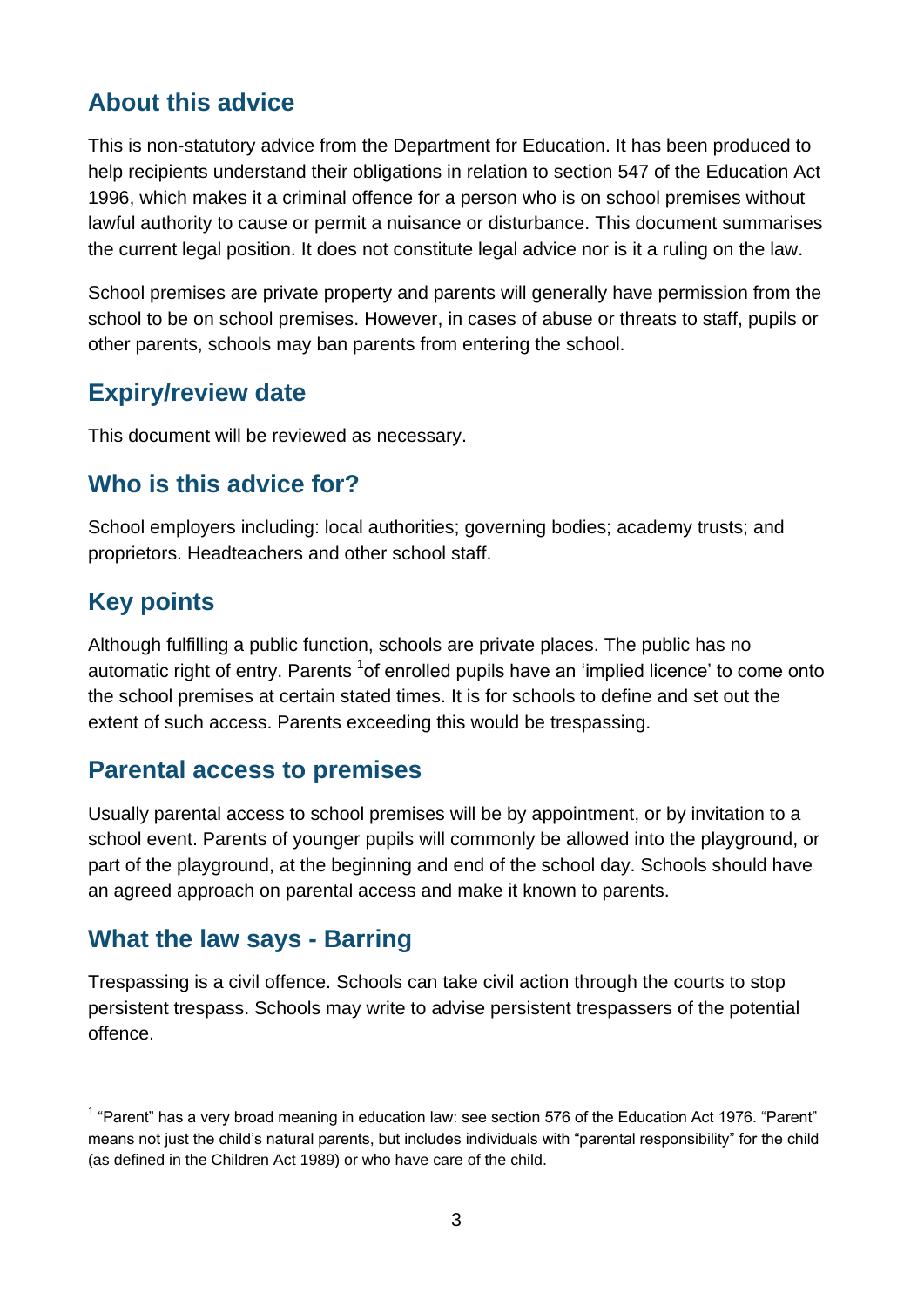A school may consider that aggressive, abusive or insulting behaviour, or language from a parent presents a risk to staff or pupils. It is enough for a member of staff or a pupil to feel threatened. In such a circumstance, schools have a power in common law to bar the parent from the premises.

Schools proposing to implement a bar should do so reasonably, in writing, giving the person concerned a formal opportunity to express their views. Letters relating to barring should usually be signed by the headteacher though in some instances the local authority may wish to write instead.

In practice this means that the bar, if immediate, should be provisional until parents have been given the opportunity to make formal representations. The bar can then be confirmed or removed. Alternatively, the school can serve notice of intent, invite the parent to make representations within a certain deadline and then decide whether or not to bar. Any bar should be subject to review within a reasonable timescale to be stated by the school. Allowing the parent a reasonable opportunity to make representations is an essential part of the process and has been upheld as necessary in Court.

The Department for Education does not become involved in individual cases since barring is not specifically empowered by the Education Acts and because section 547 of the Education Act 1996 relates to a criminal offence.

# <span id="page-3-0"></span>**Removing intruders during the school day**

Section 547 of the Education Act 1996 makes it a criminal offence for a person who is on school premises without lawful authority to cause or permit a nuisance or disturbance. Therefore trespassing on the premises does not constitute the offence in itself.

In the context of an abusive parent, this means that a parent would probably need to have been barred from the premises, or to have accessed the premises in a way that exceeds their 'implied licence' (see above), before a section 547 offence could be committed. The parent would then also have to cause or permit a nuisance or disturbance to commit a section 547 offence.

If there are reasonable grounds for suspecting that someone has committed an offence under section 547 then the offender can be removed from the school. The removal may be effected by a police officer or a person authorised by the "appropriate authority".<sup>2</sup>

 $\overline{a}$  $2$  The "appropriate authority" means: (i) for voluntary-aided, foundation or foundation special schools, the governing body, or the local authority with the governing body's prior consent; (ii) for other types of schools maintained by a local authority, the local authority; and (iii) for non-maintained special schools or independent schools (and Academies), the proprietor of that school.